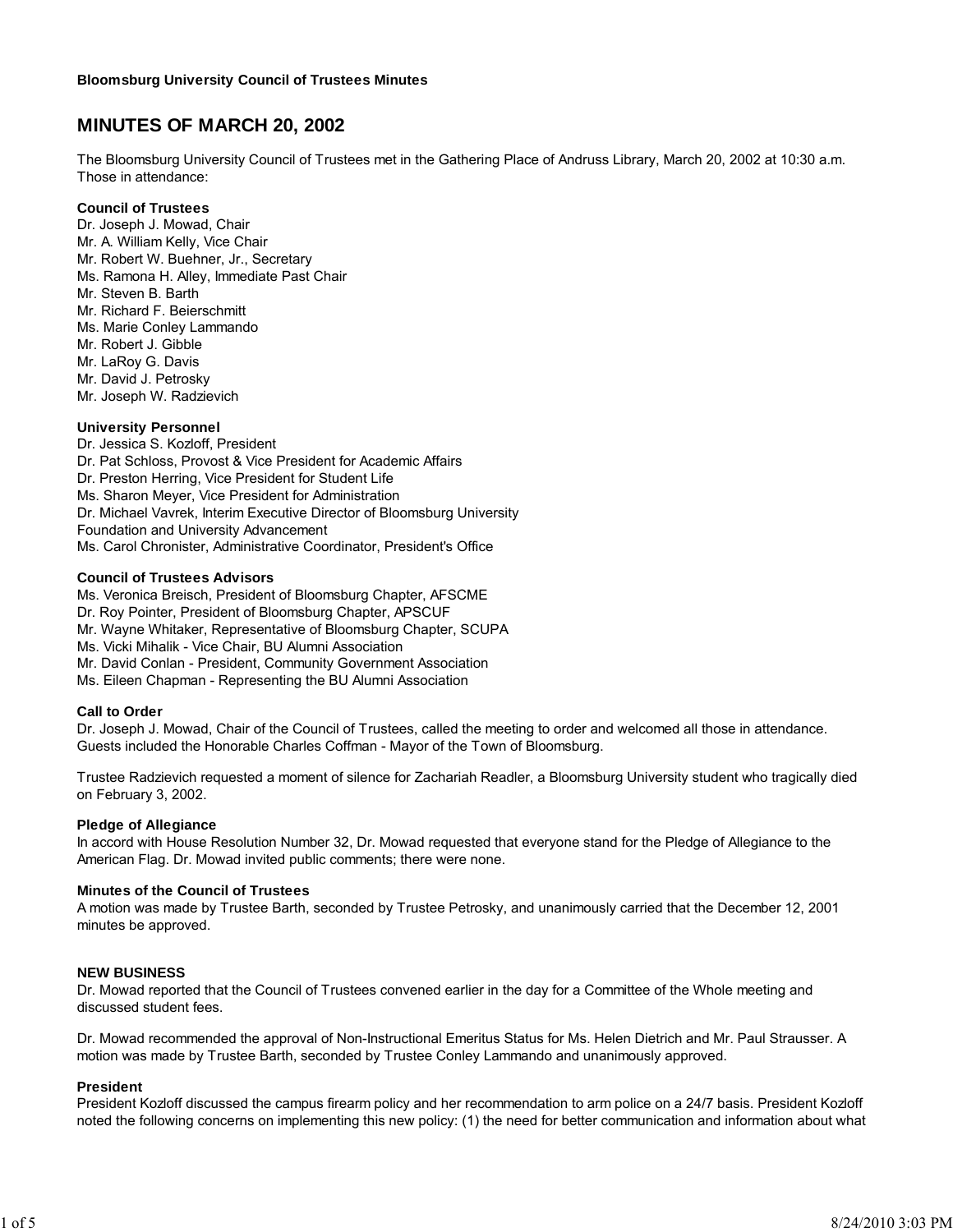our police do and how they are trained, (2) the need to address concerns about bias based on race, gender or sexual orientation, and (3) the necessity to go beyond what is expected of other police forces in terms of training and psychological readiness.

The Trustees approved the following motion at the December 12, 2001 meeting: "Act 120 commissioned officers will be authorized to carry arms provided they have successfully passed a training/testing program as described in Exhibit H. Arming of campus police will occur no later than July 1, 2002, in order to allow the university community additional opportunity to discuss the merits of a 24/7 model or arming police only during the second and third shifts Monday through Friday and all shifts on weekends. The Council of Trustees will determine the appropriate model at the March 20 meeting. The administration is authorized to begin the training program and to purchase firearms for training. All commissioned officers will be expected to understand and follow the procedures for use of force as agreed upon between the administration and the Office of the Chancellor and approved by the Council of Trustees."

President Kozloff indicated that the Law Enforcement Policy #5242 was voted on at the March 6, 2002 University Forum (the motion passed with five "no" votes); the Forum took no action on the level of arms. President Kozloff noted that the issue still had opposition even though the University Forum and CGA officially support the administration's recommendation to arm university police. She thanked the university community for involving itself in the discussion.

Dr. Mowad read the motion as recommended: "Subject to the attached 'Use of Force Procedures' as described in Exhibit A, Bloomsburg University Police who have passed the required training and testing requirements will carry firearms 24 hours a day, seven days a week." For the record: Trustee Davis noted that he reverses his earlier position and will vote for arming university police 24/7.

A motion was made by Trustee Petrosky, seconded by Trustee Kelly, and the motion was approved. Trustee Radzievich voted no since there was no student representation on the Incident Review Board and the fact that the general student population was not given an opportunity to vote on these policies in a referendum. Dr. Mowad indicated that the issue of student representation on the Incident Review Board could be discussed with Legal Counsel, as it relates to Labor Relations.

President Kozloff discussed admissions enrollment for the freshman class stating that we are near capacity. Our goal is to downsize next year's freshman class (1440 to 1210 students). Dr. Kozloff indicated that the overall general academic profile for Bloomsburg University students is 1068; this will keep our FTE constant and decreased enrollment will help with peak residence hall capacity, thus decreasing tripling.

President Kozloff thanked Mayor Coffman for his informal discussion with students on March 19. In this candid meeting sponsored by the Bloomsburg Rotoract Club, Mayor Coffman stressed that students use common sense at social events for their own safety.

President Kozloff informed the Trustees of a partnership with Geisinger Health System and Bloomsburg University in launching a school to train radiology technologists. The Geisinger Health System School of Radiographic Technology is enrolling its first class this fall.

Dr. Kozloff indicated that the remaining items of the agenda were of an informational nature and did not require action.

### **Academic Affairs**

Dr. Mowad recognized Trustee Petrosky, Chair of the Academic Affairs Committee, to lead the discussion of the Academic Affairs item. Trustee Petrosky introduced Vice President Schloss to discuss technological advances in the Andruss Library. Dr. Schloss introduced Mr. John Pitcher, Director of Library Services to describe the recent advancements in library information technology. A copy of this presentation is appended to the minutes.

### **General Administration**

Dr. Mowad recognized Trustee Buehner, Chair of the General Administration Committee, to lead the discussion of the General Administration items.

Trustee Barth seconded following discussion of the Approval of Purchasing Activity Under Act 188; and upon motion by Trustee Buehner, this item was unanimously approved.

Trustee Buehner discussed the report of delinquent accounts that was received in the February 15, Trustee Update which have been determined uncollectable. A motion was made by Trustee Buehner, seconded by Trustee Gibble, and unanimously approved to accept the delinquent report.

Trustee Davis requested that Vice President Meyer submit a report to the Trustees prior to the next meeting focussing on the top five or six delinquent accounts. Trustee Gibble also requested a history of the recoveries by the Attorney General's office for the next quarterly meeting.

Vice President Meyer discussed the Proposed Fee Schedule for 2002-2003. Both tuition and percentage fees are estimates since the Board of Governors has not yet set tuition. The revised Estimated Fee Schedule for 2002-2003 is based on an estimated 6% tuition increase.

Vice President Herring is recommending a combined room and board rate that would result in a 7.5% increase.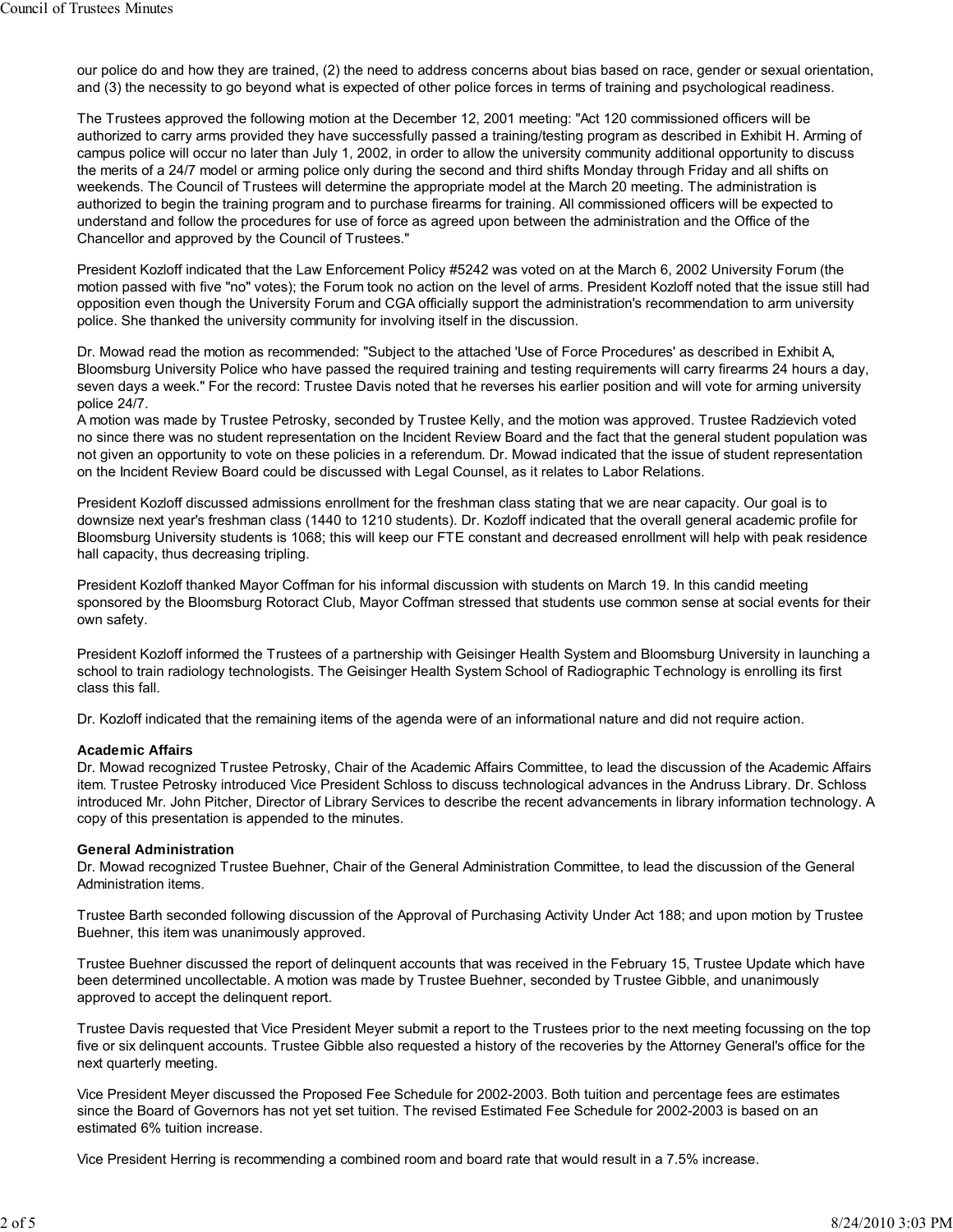Trustee Conley Lammando expressed the fact that the administration is proposing several different budget scenarios; the most effective scenario will be implemented by Bloomsburg University and students will win in this decision, i.e. upper campus apartments and shuttle service.

A motion was made by Trustee Davis, seconded by Trustee Petrosky, and the Proposed Fee Schedule for 2002-2003 was approved. Trustees Buehner and Radzievich abstained.

Trustee Buehner discussed the system-financed Capital Facilities Project. Bloomsburg University is undertaking a project to install data wiring in three residence halls and implement security enhancements to all residence halls. Trustee Buehner suggested that the Resolution be amended:

To approve Bloomsburg University of Pennsylvania undertaking a System-financed capital facilities project to install data wiring in three residence halls and implement security enhancements to all residence hall facilities.

WHEREAS, Bloomsburg University of Pennsylvania has demonstrated a need for renovation and enhancement of existing residence hall facilities for purposes of security and data wiring; and

WHEREAS, the university has provided a viable financial plan for funding the project; and

WHEREAS, the Council will ensure that fees will be established at such rates as to finance the project adequately.

NOW, THEREFORE, BE IT RESOLVED, that we, the Council of Trustees, approve the undertaking of a System-financed Capital Facilities project in the amount of \$2 million for upgrading and enhancing residence halls; and further do hereby authorize the President of Bloomsburg University of Pennsylvania to affix our signature to a standard Loan Covenant Agreement for financing the project.

Trustee Barth indicated that our reserves are very low and this is a cash flow issue. He encouraged administrators to look at projects and move forward since interest rates are at an all time low.

A motion to approve the system-financed Capital Facilities Project was made by Trustee Buehner, seconded by Trustee Conley Lammando, and unanimously approved.

Vice President Meyer indicated that the remaining item of the agenda, the Administration and Finance Report, was informational and did not require action.

#### **Student Life**

Dr. Mowad noted that Vice Presidents Meyer and Herring presented the recommended student fees for 2002-2003 at the Committee of the Whole meeting this morning.

#### **University Advancement**

Dr. Mowad recognized Trustee Alley, Chair of the University Advancement Committee, to lead the discussion of the University Advancement item. Trustee Alley recognized Dr. Michael Vavrek, Interim Executive Director of the Bloomsburg University Foundation and University Advancement, to report on the Eberly awards, an action item. Dr. Vavrek noted that Dr. Joseph Mowad was a recipient of the Eberly Award in 2001.

A motion was made by Trustee Alley and seconded by Trustee Buehner; the Council of Trustees unanimously approved to present the Eberly Awards to Dr. Robert D. Warren and Ms. Barbara Benner Huddock.

Dr. Vavrek discussed the remaining informational items, the Capital Campaign and Gift Summary Constituency.

#### **Other Business**

Dr. Mowad appointed a Nominating Committee to present a slate of officers for the Council of Trustees for the 2002-2004 fiscal years. The committee will consist of Trustee Alley (Chair), Trustee Beierschmitt, and Trustee Petrosky.

There being no other business and upon motion by Trustee Mowad, seconded by Trustee Davis, the meeting was adjourned at 11:45 a.m.

*Robert Buehner, Jr., Secretary*

*Carol L. Chronister, Administrative Coordinator*

### **COUNCIL OF TRUSTEES COMMITTEE OF THE WHOLE SESSION**

The Bloomsburg University Council of Trustees met in The Gathering Place of Andruss Library on March 20, 2002 at 9 a.m.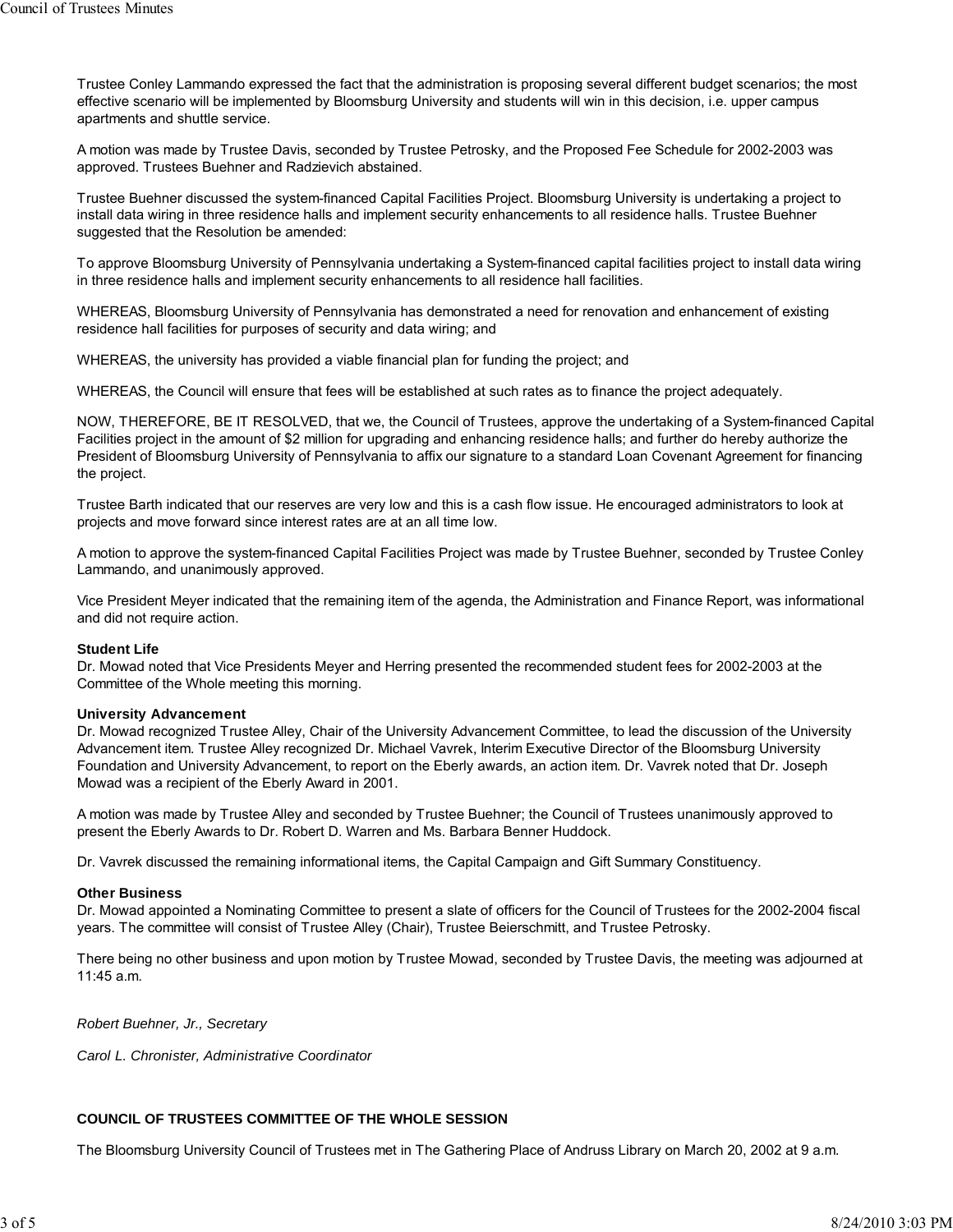Those in attendance: Dr. Joseph Mowad; Mrs. Ramona Alley; Mr. Robert Buehner, Jr.; Mr. Steven Barth; Mr. Richard Beierschmitt; Ms. Marie Conley Lammando; Mr. LaRoy Davis; Mr. Robert Gibble; Mr. A. William Kelly, Mr. David Petrosky; and Mr. Joseph Radzievich.

University Personnel and Council of Trustee Advisors in attendance: Dr. Jessica Kozloff, Dr. Pat Schloss, Dr. Preston Herring, Ms. Sharon Meyer, Dr. Michael Vavrek, Mr. Jim Hollister, and Ms. Carol Chronister.

Dr. Joseph J. Mowad, Chair of the Council of Trustees, called the meeting to order by introducing Dr. Preston Herring and Ms. Sharon Meyer.

Vice President Meyer began with a PowerPoint presentation indicating an estimated 3% decrease from the current funding level and significantly less than the total being sought by the Board of Governors to operate universities, and estimated monies rolled forward for the 2002-2003 fiscal year. These figures were projected prior to the Governor's budget release in July 2002. This proposed 3% reduction would translate into an estimated \$1,000,000 to our university. Vice President Meyer also discussed the individual Tuition scenarios (5%-9%), Academic Enhancement Fee (10%), and the Community Activities Fee (4.19%). The six Bloomsburg University auxiliary enterprises were discussed, i.e. definition of a self-supporting auxiliary enterprise and specific facilities at Bloomsburg University that have an auxiliary classification. Ms. Meyer indicated that the parking program is the newest auxiliary program at Bloomsburg University. The June 20, 2000 Directives from the State System were also reviewed by Vice President Meyer. Ms. Meyer discussed the replacement, renewal, and life cycle fund analysis for the residence halls. She noted that there is approximately \$100,000 left in the residence hall life cycle reserve fund (a fund to pay for maintenance projects next year). This account balance decreased due to data wiring in our residence halls, rather than securing a bond. Vice President Meyer indicated that this reserve account needs to be replenished and we are approximately \$1.9 million below expected needs. State System universities with facilities that have been newly constructed over the past ten years should adopt the State System's 4.75% annual reserve policy: 2.25% of building replacement cost for complete life cycle renovation of the building in the 40th year and 2.5% of building replacement cost to be spent for repair and life cycle maintenance.

Vice President Herring presented the 2002-2003 recommended student fees. The presentation centered on the projected room and board fees, board rate comparisons for the State System universities, recommended increases for 2002-2003, cost reduction strategies, strategies implemented to contain costs, future strategies to increase revenue, and life cycle expenditures. Dr. Herring informed the Trustees that we have spent \$4.5 million on data wiring residence hall rooms; the remaining residence halls (Luzerne, Northumberland, and Lycoming) will be completed this summer. Bloomsburg University would like to undertake a State System financed capital facilities project (\$2 million bond) to install data wiring in the remaining three residence halls and implement enhancements to all residence hall facilities. This bond will pay for eight projects totaling approximately \$1,602,000 and the remaining \$400,000 would go into a reserve for other projects. The proposed projects include: (1) replacing lights in Schuylkill and Montour Halls for \$200,000, (2) computer hubs in Lycoming, Northumberland, and Luzerne Halls for \$254,000, (3) repair Columbia Hall bathrooms for \$250,000, (4) repair Northumberland Hall windows for \$220,000, (5) repair Elwell Hall showers for \$270,000, (6) replace Montgomery Hall apartment roofs for \$150,000, (7) ventilating Schuylkill and Montour Hall bathrooms for \$128,000, and (8) installing air conditioning units at Montgomery Apartment for \$130,000.

Trustee Buehner noted that previously, both he and Trustee Davis actively pursued a data wiring plan for the residence halls that was more aggressive than what the administration previously recommended. Trustee Davis noted that incoming college students demand data connections. Trustee Davis requested computer wiring data of other State System universities. This information will be provided by Vice President Meyer.

Trustees Buehner and Davis questioned if there was a 20 or 25 year warranty on the Montgomery Hall apartment roofs and if a breach of warranty occurred. Mr. Tom Kresch, Associate Director of Residence Life, indicated that he would check into the warranty issue - the sun has damaged apartment roofs with southern exposure. Mr. Kresch noted that the southern exposure has also been an advantage - electricity bills have been very reasonable. Ms. Linda Sowash, Director of Residence Life, discussed professional staffing within the residence halls.

Dr. Herring discussed the benefits of combining the orientation fee (administrative and program fees) for incoming freshmen/transfer students in the summer of 2003. Combining the orientation fees would prove less confusing upon receipt of bill; this fee would not be increased. Dr. Herring indicated another projected student benefit, the implementation of a one-card operating debit card account, whereby students can access funds and pay university bills.

Trustee Radzievich indicated his opposition to increased fees and asked if a compromise could be reached instead of the proposed increase.

Trustee Barth asked Vice President Meyer for further clarification of the life cycle reserve. The State System calculates a 40-year life cycle for university buildings and facilities built in the last ten years; 2.25% of our funds should be set aside yearly.

In a response to a statement by Trustee Buehner, Vice President Meyer noted that an administrative overhead charge is not shifting E & G costs since administrative overhead is a required charge to the auxiliary enterprise. Initially, the State System did not require this charge but the new cost accounting method proposed resulted in an increased allocation to Residence Life. This has provided a positive result monetarily to the E & G account since they were subsidizing these services.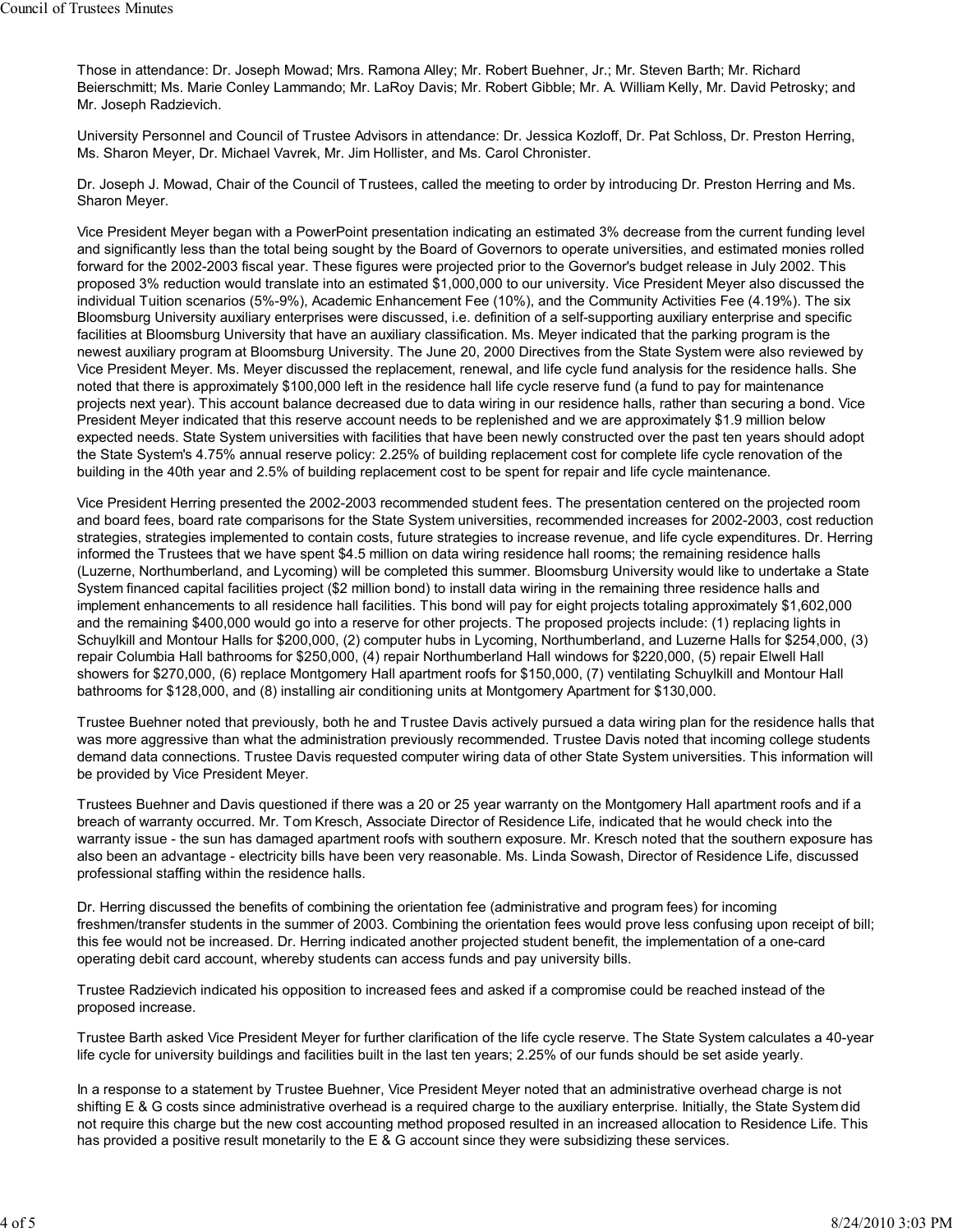Vice President Herring clarified that the combined room and board rate would result in a 7.5% increase and indicated that our fees are comparable to other institutions. Dr. Herring discussed the Residence Hall Room Rate Five Year History (Exhibit G).

The Bloomsburg University Council of Trustees Committee of the Whole meeting adjourned at 10:25 a.m.

*Robert Buehner, Jr., Secretary*

*Carol L. Chronister, Administrative Coordinator*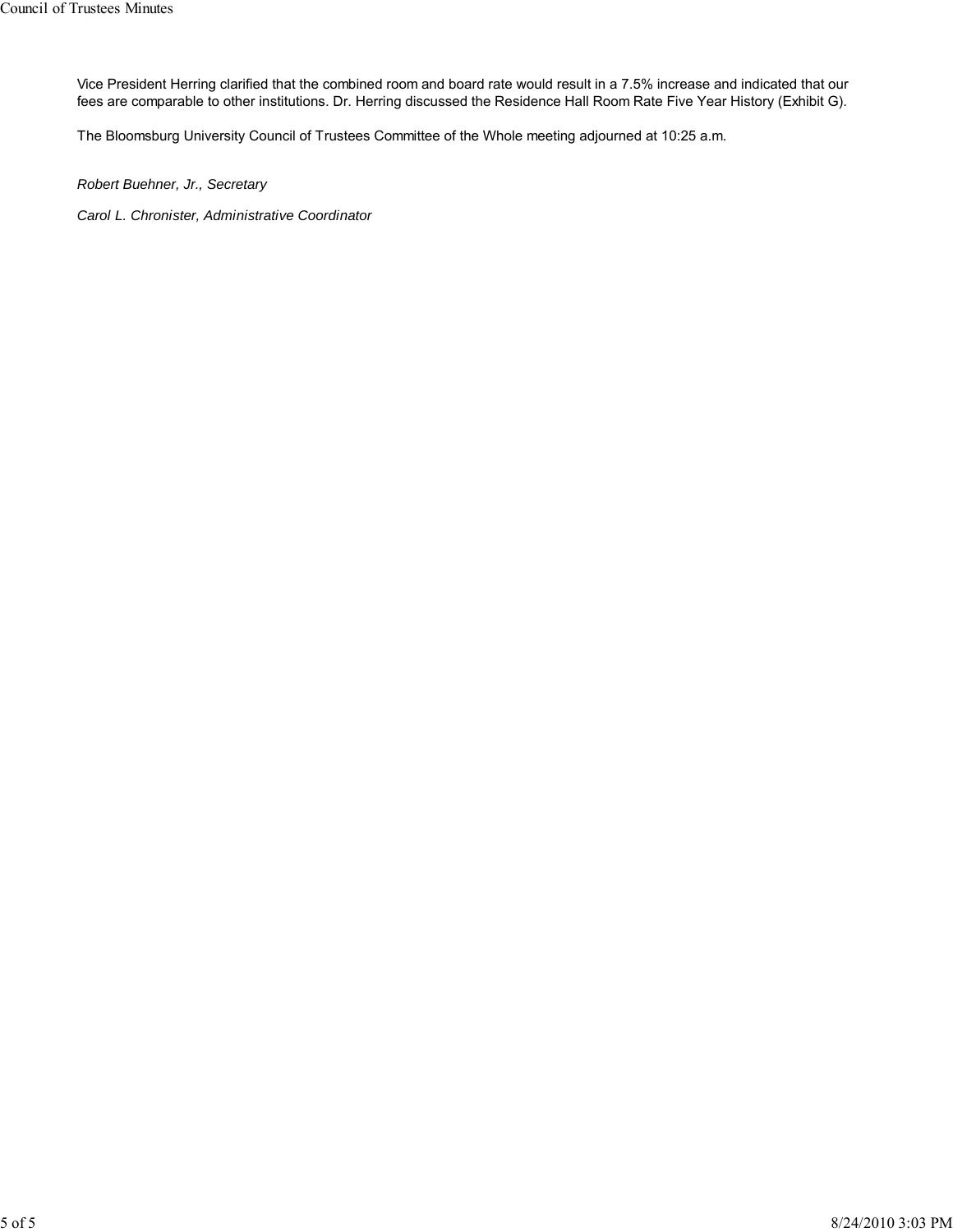# **Minutes Of September 11, 2002**

The Bloomsburg University Council of Trustees met in the Gathering Place of Andruss Library, September 11, 2002 at 10:30 a.m. Those in attendance:

Council of Trustees

Mr. A. William Kelly, Chair Mr. Robert J. Gibble, Vice Chair Mr. Steven B. Barth, Secretary Dr. Joseph J. Mowad, Immediate Past Chair Ms. Kendra Branchick Ms. Ramona H. Alley Mr. Richard F. Beierschmitt Mr. Robert Buehner, Jr. Ms. Marie Conley Lammando Mr. LaRoy G. Davis University Personnel

Dr. Jessica S. Kozloff, President Dr. Pat Schloss, Provost and Vice President for Academic Affairs Dr. Preston Herring, Vice President for Student Life Ms. Margaret Manning, Assistant Vice President for Finance and Human Resources Mr. Eric Milner, Assistant Vice President for Administration Dr. Michael Vavrek, Vice President for University Relations and Executive Director of the Bloomsburg University Foundation Ms. Carol Chronister, Administrative Coordinator, President's Office

Council of Trustees Advisors

Ms. Veronica Breisch, President of Bloomsburg Chapter, AFSCME Ms. Gretchen Osterman, President of Bloomsburg Chapter, SCUPA Dr. Roy Pointer, President of Bloomsburg Chapter, APSCUF Mr. A. J. Madden, President, Community Government Association

# **Call to Order**

Mr. A. William Kelly, Chair of the Council of Trustees, called the meeting to order and welcomed all those in attendance. Special guests included: Mr. Hugh Gross-Town of Bloomsburg Fire Chief and Ms. Gretchen Osterman-newly elected president of SCUPA. Trustee Kelly reported that Trustees met earlier in the day for a Committee of the Whole meeting and discussed Monty's Caf�, Hartline Science Center addition, and the Carver Hall dome replacement.

## **New Business**

Trustee Kelly welcomed Ms. Kendra Branchick, the newest member of the Council of Trustees.

Trustee Branchick, a junior with a dual major in Mass Communication and Political Science at Bloomsburg University, thanked the Trustees, faculty, staff and students for their support and the opportunity to serve Bloomsburg University.

## **Pledge of Allegiance**

In accord with House Resolution Number 32, Trustee Kelly requested that everyone stand for the Pledge of Allegiance to the American Flag. Trustee Kelly invited public comments; there were none.

## **Minutes of the Council of Trustees**

A motion was made by Trustee Davis, seconded by Trustee Conley Lammando, and unanimously carried that the June 12, 2002 minutes be approved.

## **President**

President Kozloff indicated that each year, the Council of Trustees is asked to approve the budget request showing the preceding year's budget and the projected budget for 2003-2004. President Kozloff discussed the negative budget figure (\$1,956,046), which is not a deficit but is shown as a need for state appropriation. President Kozloff also focused on the new BUD Report narrative requested by the Office of the Chancellor. Each university was asked to identify university goals that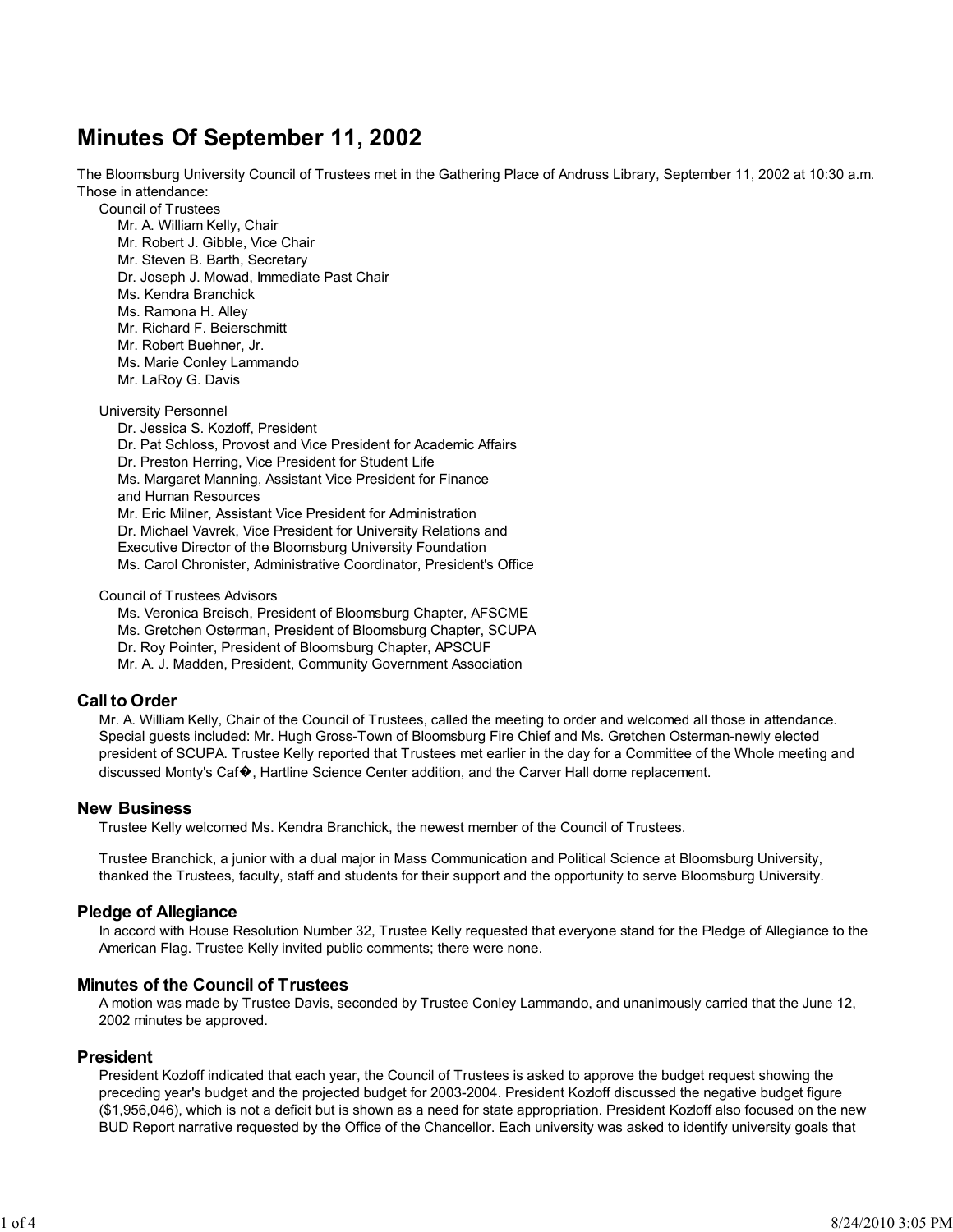could not be funded this year, but could be funded if resources become available in the future.

Trustee Buehner emphasized that this is not actually a deficit budget but a projected funding request and Bloomsburg University will have a balanced budget.

Trustee Gibble recommended a motion to approve the 2003-2004 budget request, seconded by Trustee Barth, and unanimously approved that this budget be sent to the State System for appropriations request.

A motion was made by Trustee Gibble, seconded by Trustee Davis, and unanimously approved to confer Manager Emeritus Status to Mr. Charles Ross (Technology Support Services).

Trustee Gibble recommended a motion, seconded by Trustee Buehner, and unanimously approved to confer Non-Instructional Emeritus Status to Mr. Gary Laubach (Facilities Management) and Mr. Eugene Chesney (Administrative Applications).

President Kozloff informed the Trustees that Faculty Emeritus Status was conferred upon Mr. Robert Ross (Economics).

President Kozloff reviewed her President's Report, as well as the Faculty and Staff Convocation address. A copy of this report will be appended to the minutes. Dr. Kozloff also informed the Trustees that according to Dr. Schloss and the Vice President for Administration Search Committee, we have a very strong pool of candidates and the interview process will begin in the next few weeks. The remaining items of the agenda are of an informational nature and do not require action.

Trustee Buehner commented that during his 23-year tenure, this was the most positive President's Report as it measured objective criteria based on the health of the university. He commended the President, faculty, and staff for their efforts in striving for excellence in every area of the university.

### **Academic Affairs**

Trustee Kelly recognized Trustee Beierschmitt, Chair of the Academic Affairs Committee, to lead the discussion of the Academic Affairs item. Trustee Beierschmitt introduced Vice President Schloss to discuss the proposed new academic programs in the College of Business.

Vice President Schloss introduced Dr. David Long, Dean of the College of Business, and together they discussed specialized master's degrees in business administration needed by BU students. The four new programs were highlighted: 1) minor in Office Information Systems 2) MBA concentration in Accounting 3) MBA concentration in Leadership and Management Skills, and 4) MBA concentration in Management Science/Operations Management.

Trustee Buehner questioned the timeline and progress of the AACSB accreditation process. Dr. Long indicated that we are in the pre-evaluation year. In January 2003, a self-study document will be submitted to AACSB International, the university will then be informed if an AACSB visit is recommended for Spring 2004. Dr. Long also added that these standards have been in place for 10 years but added that in the spring, these standards will be revised. Six vacant positions with AACSB qualified faculty with research background and scholarly activity have been filled. Graduate faculty status has also been redefined--very strict limitations have been put into place and we have 16 qualified AACSB graduate faculty members.

An issue discussed by the Trustees was the recent hiring of full-time, permanent faculty members without a terminal degree. President Kozloff stated that it is standard practice that new faculty members receive a letter indicating a timeframe for completion of their degree. Provost Schloss noted that several of the new faculty recently hired have already received a terminal degree or classified as ABD.

Trustee Beierschmitt moved for the approval, seconded by Trustee Buehner and unanimously approved, of the four new academic programs for the College of Business.

# **General Administration**

Trustee Kelly recognized Trustee Mowad, Chair of the General Administration Committee, to lead discussion on the General Administration items. Trustee Mowad recommended the Approval of Purchasing Activity Under Act 188, seconded by Trustee Conley Lammando, this item was unanimously approved.

Trustee Buehner questioned why a Community Activities audit was paid by Bloomsburg University instead of being paid with Community Activities funds. Ms. Manning indicated that the university requested the review of the management audit and was therefore, responsible for paying for the audit. Dr. Herring stated that for financial auditing, we rotate auditors.

Trustee Barth requested that Trustees receive a copy of the financial and Community Government Association management audits.

A motion was made by Trustee Mowad, seconded by Trustee Buehner, and unanimously approved to make a contribution of \$38,000 to the Bloomsburg Fire Department. Mr. Hugh Gross, Fire Chief of the Town of Bloomsburg, accepted this contribution with thanks.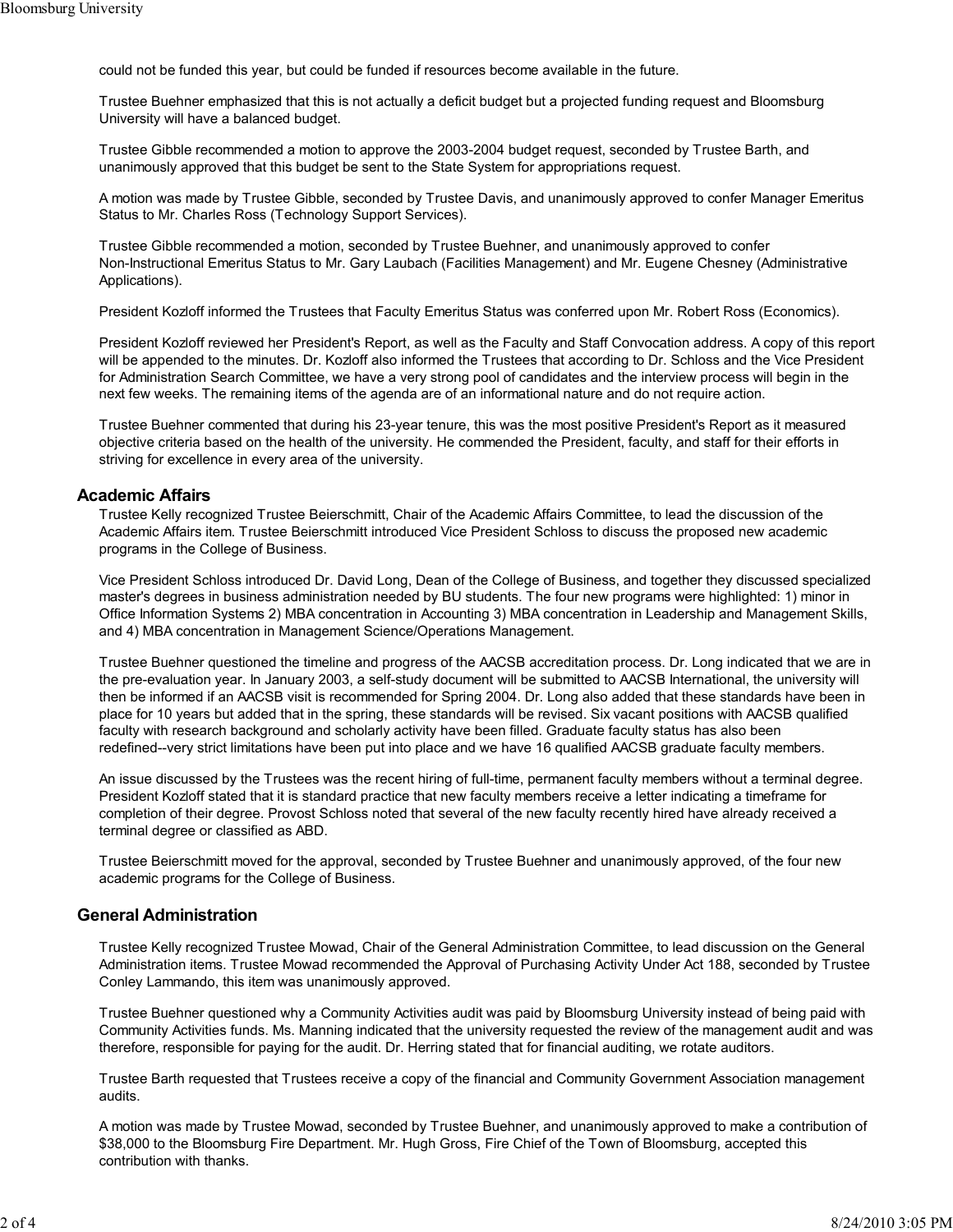Following discussion of the 2003-2004 Capital Budget Request and upon motion by Trustee Mowad, this item was seconded by Trustee Davis, and unanimously approved. This approved budget request will be forwarded to the Board of Governors of the State System of Higher Education.

Trustee Mowad indicated that the remaining item was of an informational nature discussed earlier at the Committee of the Whole meeting.

## **Student Life**

Trustee Kelly recognized Trustee Conley Lammando, Chair of the Student Life Committee, to lead discussion on the Student Life item. Trustee Conley Lammando recognized Dr. Preston Herring, Vice President for Student Life, to present the action item.

The Trustees discussed the System Financed Capital Facilities Project and proposed that the resolution be amended: WHEREAS, Bloomsburg University of Pennsylvania has demonstrated a need for new construction of a food facility, and WHEREAS, the university has provided a viable financial plan for funding the project; and

WHEREAS, the Council of Trustees will ensure that fees will be established at such rates as to finance the project adequately.

NOW THEREFORE, BE IT RESOLVED, that we, the Council of Trustees, approve the undertaking of a System-financed capital facility project for the construction of a food facility and authorize permission to develop architectural designs for the facility in the amount not to exceed \$4,000,000; and further do hereby authorize the President of Bloomsburg University of Pennsylvania to sign the standard Loan Covenant Agreement for financing the project.

Trustee Conley Lammando moved for the approval, seconded by Trustee Buehner and unanimously approved, the amended System Financed Capital Facilities Project (Monty's Construction) Resolution.

# **University Relations**

Trustee Kelly recognized Trustee Barth, Chair of the University Relations Committee, to lead the discussion of the University Relations item. Trustee Barth recognized Dr. Michael Vavrek, Vice President for University Relations and Executive Director of the Bloomsburg University Foundation.

Dr. Vavrek discussed the final report of the first comprehensive capital campaign. To date, \$17.4 million has been pledged to the Bloomsburg University Foundation. Plans are underway to collect all pledges and also secure unrestricted donations.

Dr. Vavrek discussed a privately developed apartment complex that would house approximately 400 students near the upper campus on Country Club Road. The apartments proposed by the Bloomsburg University Foundation would hopefully be available by 2005. Dr. Vavrek indicated that the foundation plans to seek a private developer and proposals will be sent within the next month. He also noted that this apartment complex would not be considered on-campus housing.

# **Other Business**

Trustee Davis reminded the Trustees of the upcoming PACT Conference being hosted by Bloomsburg University on October 17-18, 2002.

Trustee Buehner proposed a motion, seconded by Trustee Davis, and unanimously approved to develop a scholarship fund with the Bloomsburg University Foundation named in honor of Governor Mark Schweiker, class of 1975. Trustees will work with the Bloomsburg University Foundation regarding the development of the fund, criteria for selecting individuals, and identifying the scholarship students.

Trustee Conley Lammando volunteered to serve as Trustee representative on this scholarship project.

President Kozloff informed the Trustees that Governor Schweiker has agreed to serve as the Grand Marshall for the Bloomsburg University Homecoming Parade.

There being no other business and upon motion by Trustee Kelly, seconded by Trustee Davis, the meeting was adjourned at 12:15 p.m.

Steven Barth, Secretary

Carol L. Chronister, Administrative Coordinator

## **III. Minutes Of September 11, 2002**

# **Council Of Trustees Committee Of The Whole Session**

The Bloomsburg University Council of Trustees met in The Gathering Place of Andruss Library on September 11, 2002 at 9 a.m.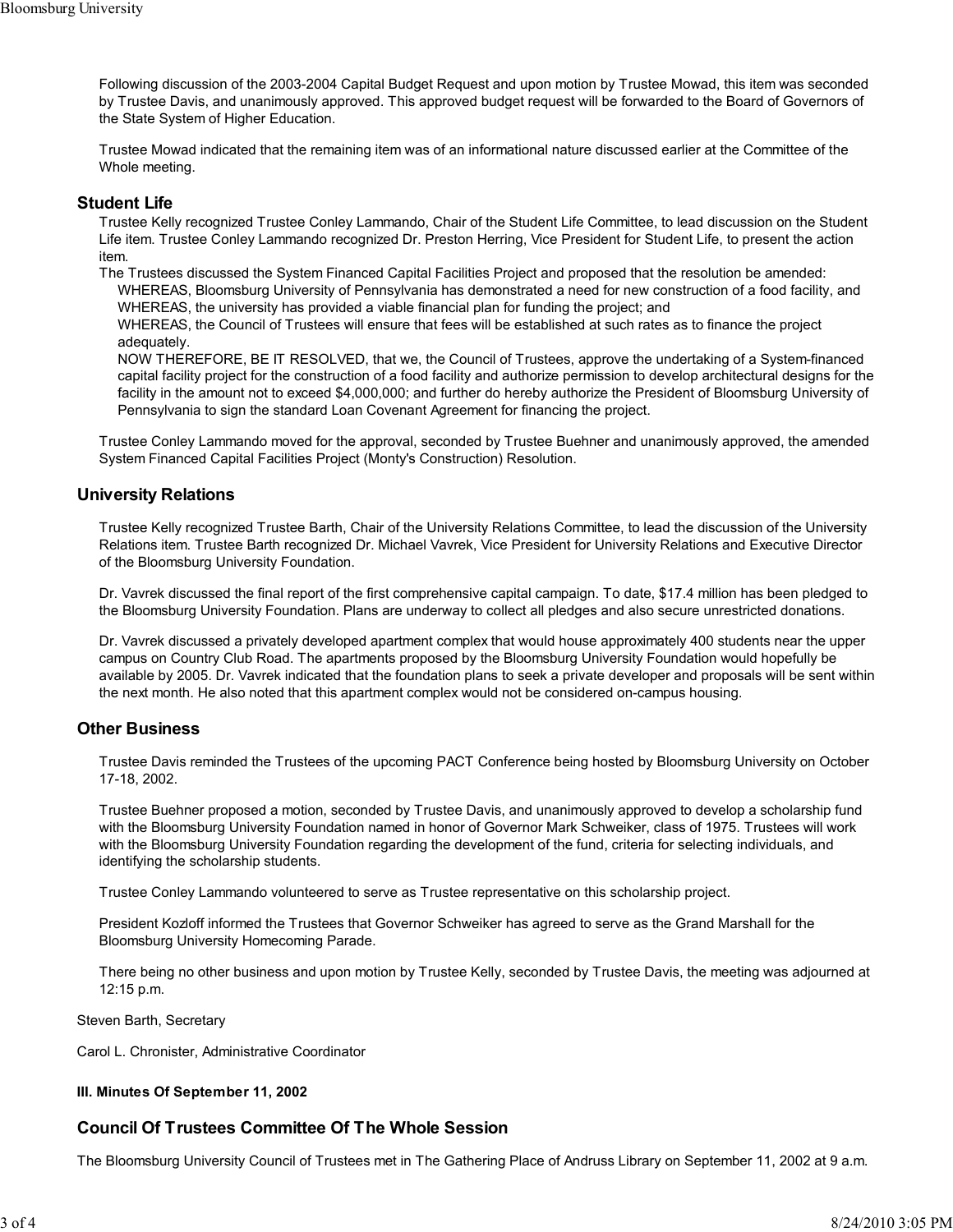Those in attendance: Mr. A. William Kelly; Mrs. Ramona Alley; Ms. Kendra Branchick; Mr. Robert Buehner; Jr.; Mr. Steven Barth; Mr. Richard Beierschmitt; Ms. Marie Conley Lammando; Mr. LaRoy Davis; Mr. Robert Gibble; and Dr. Joseph Mowad. Absent: Mr. David Petrosky.

University Personnel and Council of Trustee Advisors in attendance: Dr. Jessica Kozloff, Dr. Preston Herring, Mr. Jim Hollister, Ms. Margaret Manning, Mr. Eric Milner, Dr. Pat Schloss, Dr. Michael Vavrek, and Ms. Carol Chronister.

Mr. A. William Kelly, Chair of the Council of Trustees, called the Committee of the Whole meeting to order by introducing Dr. Preston Herring, Vice President for Student Life.

Vice President Herring led the discussion of Monty's Cafe. and introduced Mr. Stu Rothenberger, STV Architects. Mr. Rothenberger displayed a schemata of the proposed new dining facility on the upper campus. Due to the increasing number of students on the upper campus (currently 614 students with an anticipated 400-600 additional students), the proposal is to demolish the current Monty's Cafe and replace it with a larger, multipurpose building. Currently, Monty's Cafe seats 80 students and serves nearly 800 meals a day. The preliminary design for the 14,600 square foot building includes seating for 500 diners, a food court, a reception/lobby area, a multipurpose room, and an outdoor courtyard that could accommodate 80-100 seats. Future plans could include a second story added to the backside of the building.

Dr. Preston Herring discussed with the Trustees a tentative plan to rent mobile field kitchens with refrigerators, ovens, charcoal grills, etc. that would enable food service to serve large quantities of food to the upper campus students during completion of this dining facility. This temporary kitchen would be placed behind two upper campus buildings (Tip Trailer and DGS). If necessary, we could use the third upper campus building for limited seating and carryout. A mobile unit would also provide delivery service to upper campus students. The completion time for this complex is twelve months depending on beginning time of construction- tentative completion date is December 2004. The project will not exceed \$4,000,000.

Trustee Davis volunteered to serve as a Trustee representative on the committee for the new upper campus restaurant.

President Kozloff called upon Mr. Eric Milner, Assistant Vice President for Administration, to discuss the Hartline Science Center. Mr. Milner introduced Mr. Tom Gerchak, QuadThree Project Manager to give the Trustees an overview of the Hartline Science Center addition. Mr. Gerchak indicated that construction on the 49,000 square foot addition could begin in the spring and cost approximately \$9.9 million.

The Hartline Science Center committee reviewed 14 different drawings for the exterior appearance of the building and the two final concepts were presented to the Council of Trustees. Trustee Conley Lammando, informed the Trustees that the faculty on the Hartline Science Committee recommended color scheme #12 (red and white-gray brick facade) and considered color scheme #14 a compromise concept. Trustee Buehner noted that color scheme #14 (red brick facade) should be chosen as it relates to the symmetry and harmony of other exterior buildings on the BU campus. Trustee Buehner also requested that an accent of white block trim be added to the roofline to coordinate with other campus buildings, i.e. Centennial Hall.

The Trustees recessed to participate in a September 11 memorial observation held on the Bloomsburg University campus.

Dr. Robert Marande, Dean of the College of Science and Technology, reviewed the process of the Hartline Science Committee. Dr. Marande indicated that several meetings were held which involved chairs, faculty members, and the architect to discuss the 14 options for the Hartline Science Center addition. The Hartline Science Committee and architect met with Trustees Conley Lammando and Buehner-the two final concepts were presented for consideration.

Trustee Buehner recommended a motion, seconded by Trustee Davis that color scheme #14 with a white block accent be approved as the design of the Hartline Science Center addition. This motion was approved by a 6-4 vote. Trustees Barth, Beierschmitt, Branchick, Buehner, Davis, and Gibble voting yes. Trustees Conley Lammando, Alley, Kelly, and Mowad voting no.

Mr. Milner informed the Trustees that the Carver Hall renovation project called for repair and repainting of the dome. After closer inspection of the dome, it has been determined that the metal dome must be replaced. Several options were reviewed and the final two options were presented to the Trustees: 1) replace the existing dome with its original copper and allow the copper to naturally patina over time and 2) replace the dome with lead coated copper and paint the dome a gold color. A handout will be appended to the minutes indicating the pros and cons of the Carver Hall dome replacement.

Trustee Alley recommended a motion, seconded by Trustee Davis, and unanimously approved to replace the Carver dome with a lead coated cooper and paint the dome a gold color.

The Bloomsburg University Council of Trustees Committee of the Whole meeting adjourned at 10:25 a.m.

Steven Barth, Secretary

Carol Chronister, Administrative Coordinator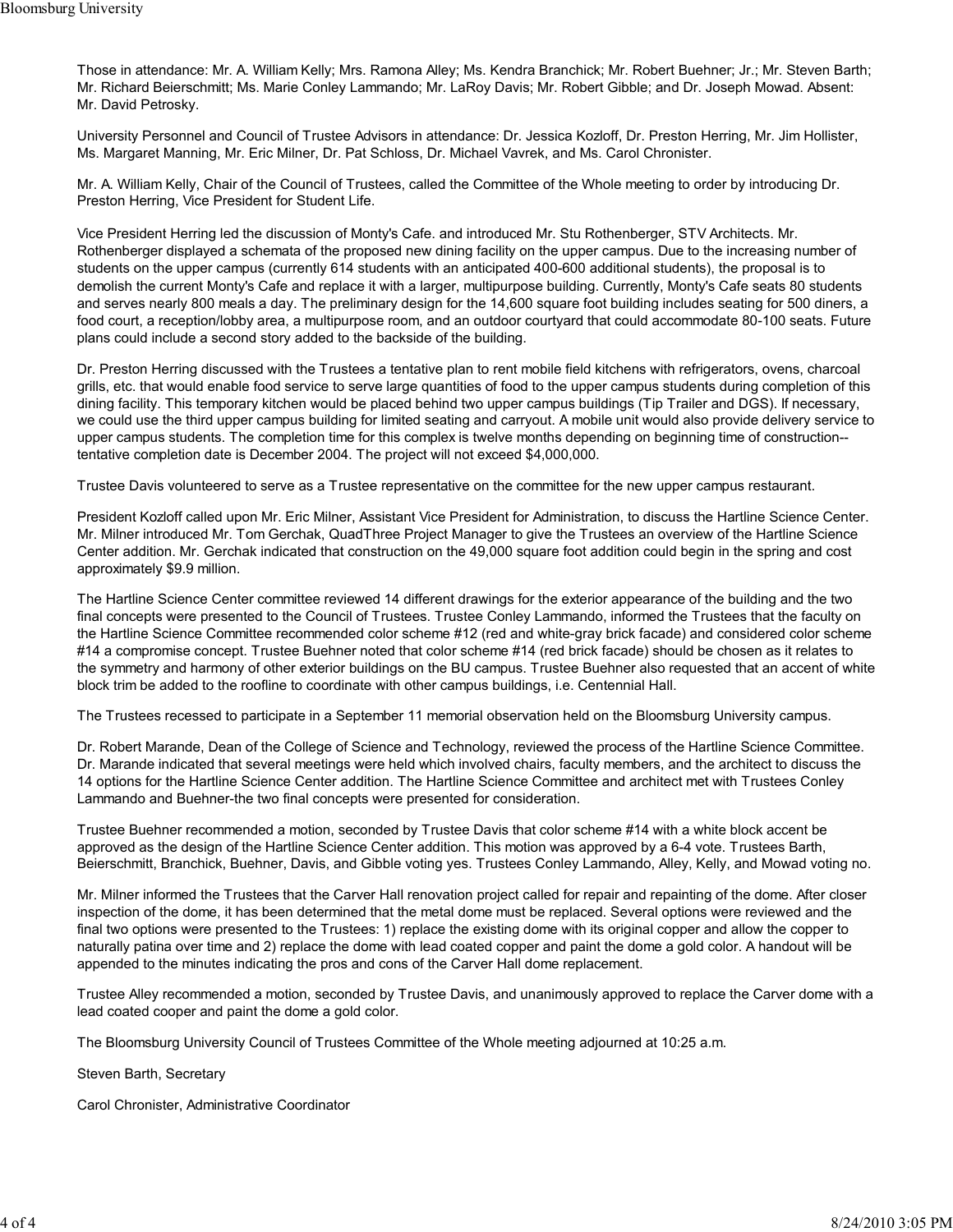# **Minutes Of December 4, 2002**

The Bloomsburg University Council of Trustees met in the Gathering Place of Andruss Library, December 4, 2002, at 10:05 a.m. Those in attendance:

Council of Trustees

Mr. A. William Kelly, Chair Mr. Robert J. Gibble, Vice Chair Mr. Steven B. Barth, Secretary Dr. Joseph J. Mowad, Immediate Past Chair Ms. Kendra Branchick Ms. Ramona H. Alley Mr. Robert Buehner, Jr. Ms. Marie Conley Lammando

## University Personnel

Dr. Jessica S. Kozloff, President

Dr. Pat Schloss, Provost and Vice President for Academic Affairs

Dr. Preston Herring, Vice President for Student Life

Ms. Margaret Manning, Assistant Vice President for Finance and Human Resources

Mr. Eric Milner, Assistant Vice President for Administration

Dr. Michael Vavrek, Vice President for University Relations and Executive Director of the Bloomsburg University Foundation Ms. Carol Chronister, Administrative Coordinator, President's Office

Council of Trustees Advisors

Ms. Veronica Breisch, President of Bloomsburg Chapter, AFSCME

Ms. Jacqueline Conforti Barnett, University Legal Counsel

Mr. A. J. Madden, President, Community Government Association

Ms. Kathy Mulka. Member of Bloomsburg Chapter, SCUPA

Dr. Roy Pointer, President of Bloomsburg Chapter, APSCUF

## **Call to Order**

Mr. A. William Kelly, Chair of the Council of Trustees, called the meeting to order and welcomed all those in attendance. Trustee Kelly reported the Trustees met earlier in the day for a Committee of the Whole meeting and discussed the expansion of the Student Recreation Center.

Chairman Kelly announced that Trustee Buehner was invited by the Bloomsburg University Commencement Committee to give the Winter Undergraduate Commencement address on December 14, 2002. Trustee Kelly also congratulated Trustee Conley Lammando for being appointed as a member of the Board of Governors.

## **Pledge of Allegiance**

In accord with House Resolution Number 32, Trustee Kelly requested that everyone stand for the Pledge of Allegiance to the American Flag. Trustee Kelly invited public comments; there were none.

# **Minutes of the Council of Trustees**

A motion was made by Trustee Conley Lammando, seconded by Trustee Gibble, and unanimously carried that the September 11, 2002 minutes be approved.

## **New Business**

### President

Trustee Gibble recommended a motion, seconded by Trustee Barth, and unanimously approved to confer Non-Instructional Emeritus Status to Ms. Josephine Crossley (Andruss Library).

President Kozloff reviewed her President's Report and noted that the doctorate in audiology curriculum at Bloomsburg University will be voted on this week by the Council of Trustees at Indiana University of Pennsylvania. If approved, the program will be an action item at the Board of Governors meeting in January. President Kozloff noted that Chancellor Hample and Dr. T. J. Bryan, Vice Chancellor for Academic and Student Affairs, has given us incredible support in our efforts to offer the first doctoral degree at Bloomsburg University.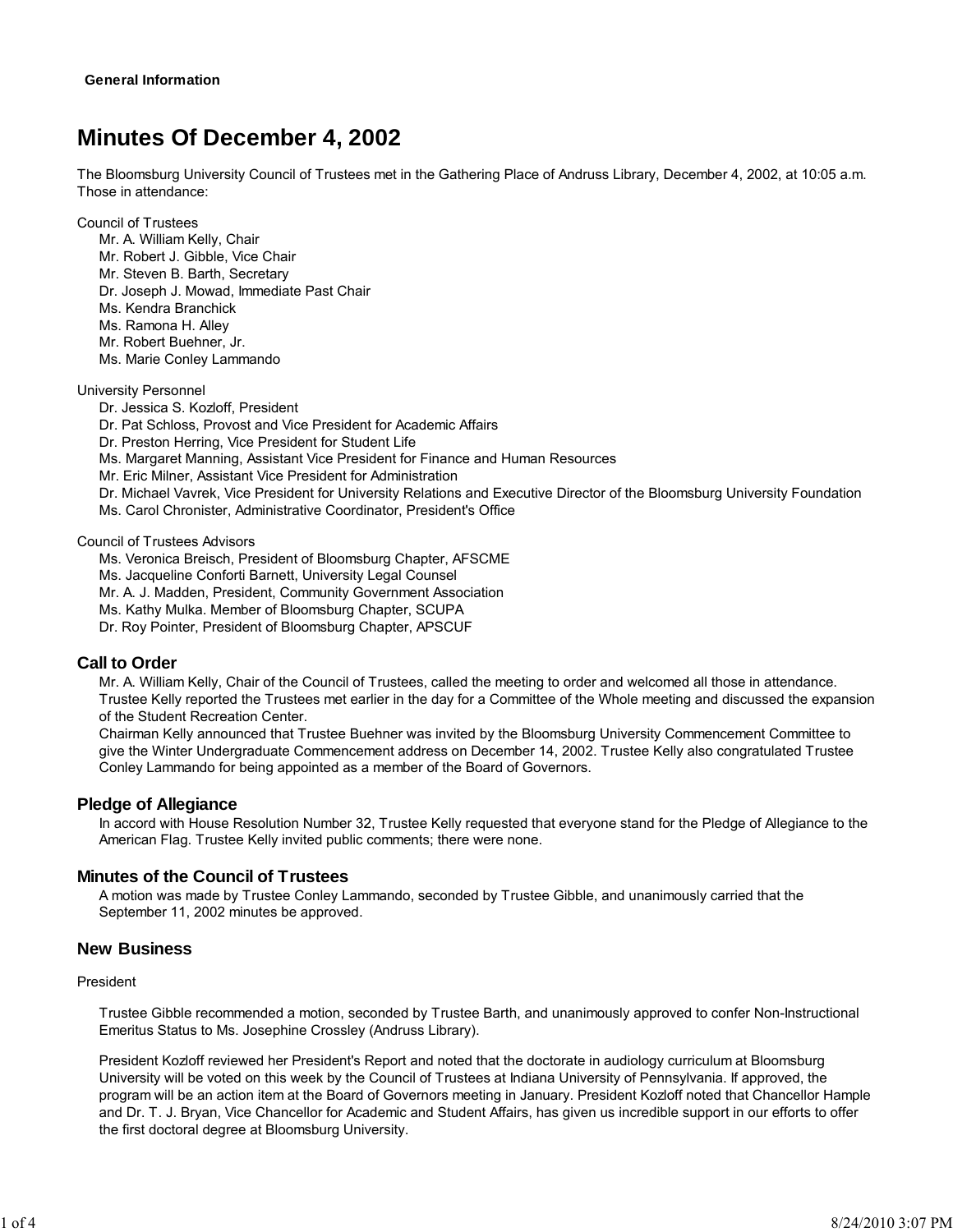Dr. Kozloff shared news of the Privatized Student Housing (PSH) project that will be built adjacent to the upper campus. An RFP has been sent out by the Foundation to determine interest by private developers.

Trustee Barth questioned if there is university commitment to the privatized student housing project and BU Foundation. Dr. Kozloff asked Mr. Milner to respond; and he made it clear that there was no obligation on part of the university - it is a Foundation project, under their auspices as an independent organization.

The Community Government Association voted to challenge the BU Foundation with a matching \$10,000 scholarship grant honoring Governor Mark Schweiker. President Kozloff thanked CGA for its support and leadership.

Dr. Kozloff reported very positive news for the College of Business in its pursuit of AACSB Accreditation. A mock review was held and the College of Business is making very good progress.

President Kozloff informed the Trustees that Faculty Emeritus Status was conferred upon Ms. Jean Berry (Nursing), Ms. Virgie Bryan (Developmental Instruction), Dr. Frank Lindenfeld (Sociology, Social Work, and Criminal Justice), Dr. John Mulka (Administrative Faculty), and Dr. Joseph Youshock (Exceptionality Programs).

#### Academic Affairs

Trustee Kelly recognized Trustee Buehner, member of the Academic Affairs Committee, to lead the discussion of an informational item. Trustee Buehner introduced Dr. Pat Schloss, Provost and Vice President for Academic Affairs.

Vice President Schloss introduced Dr. Ann Lee, Dean of the College of Professional Studies, to discuss the critical aspects of the Professional Development Schools (PDS) and the importance of this initiative to teacher education students. Dr. Lee also focused on the collaborative relationships that faculty have developed with area teachers, the benefits to students in the area school districts, and the impact of teacher education. A copy of Dr. Lee's report will be appended to the minutes. Trustee Buehner stated that cooperating teachers receive a very small stipend for their time and efforts with BU student teachers. President Kozloff noted that at a recent Board of Governors meeting, a stipend increase was approved.

### General Administration

Trustee Kelly recognized Trustee Mowad, Chair of the General Administration Committee, to lead discussion on the General Administration items. Trustee Mowad recommended the Approval of Purchasing Activity Under Act 188, seconded by Trustee Alley, this item was unanimously approved.

Trustee Buehner questioned the varied price per unit of computers purchased campus-wide listed in the Purchasing Activity Report. Ms. Manning will report back to the Trustees on this purchasing question.

A motion was made by Trustee Mowad to approve the Resolution Certifying Compliance with Board of Governors Policy 1985-04-A listed below. The Trustees discussed the requirement that the Bloomsburg University Foundation change its auditing firm no less than every three years as part of the agreement between the University and BU Foundation. Trustee Gibble stated that this requirement would deter qualified auditors from applying due to job length and thus fewer qualified auditors will bid. He noted that Bloomsburg University is more restrictive than the Securities and Exchange Commission.

WHEREAS, the Bloomsburg University Foundation exists solely for the benefit of the university, requires an annual external audit of funds and publishes copies thereof, and annually makes significant contributions to the benefit of Bloomsburg University of Pennsylvania students and its academic programs; and

WHEREAS, a satisfactory written memorandum of understanding exists

between The Bloomsburg University Foundation and Bloomsburg University of Pennsylvania; and

WHEREAS, appropriate fiduciary agreements have been enacted to allow the Bloomsburg University Foundation to retain university gifts and grants; and

WHEREAS, the Bloomsburg University Foundation does not and will not undertake programs or activities that are properly part of the university's academic mission; and

BE IT FURTHER RESOLVED, that the Bloomsburg University Council of Trustees requires that the Bloomsburg University Foundation, Inc. change its audit firm no less than every three years as part of the agreement between the University and Foundation.

NOW, THERFORE, BE IT RESOLVED, that the Bloomsburg University of Pennsylvania Council of Trustees certify that the Bloomsburg University Foundation is in compliance with the Board of Governors Policy 1985-04-A which speaks to university external financial support.

Following discussion of the resolution and upon motion by Trustee Mowad, this item was seconded by Trustee Buehner, and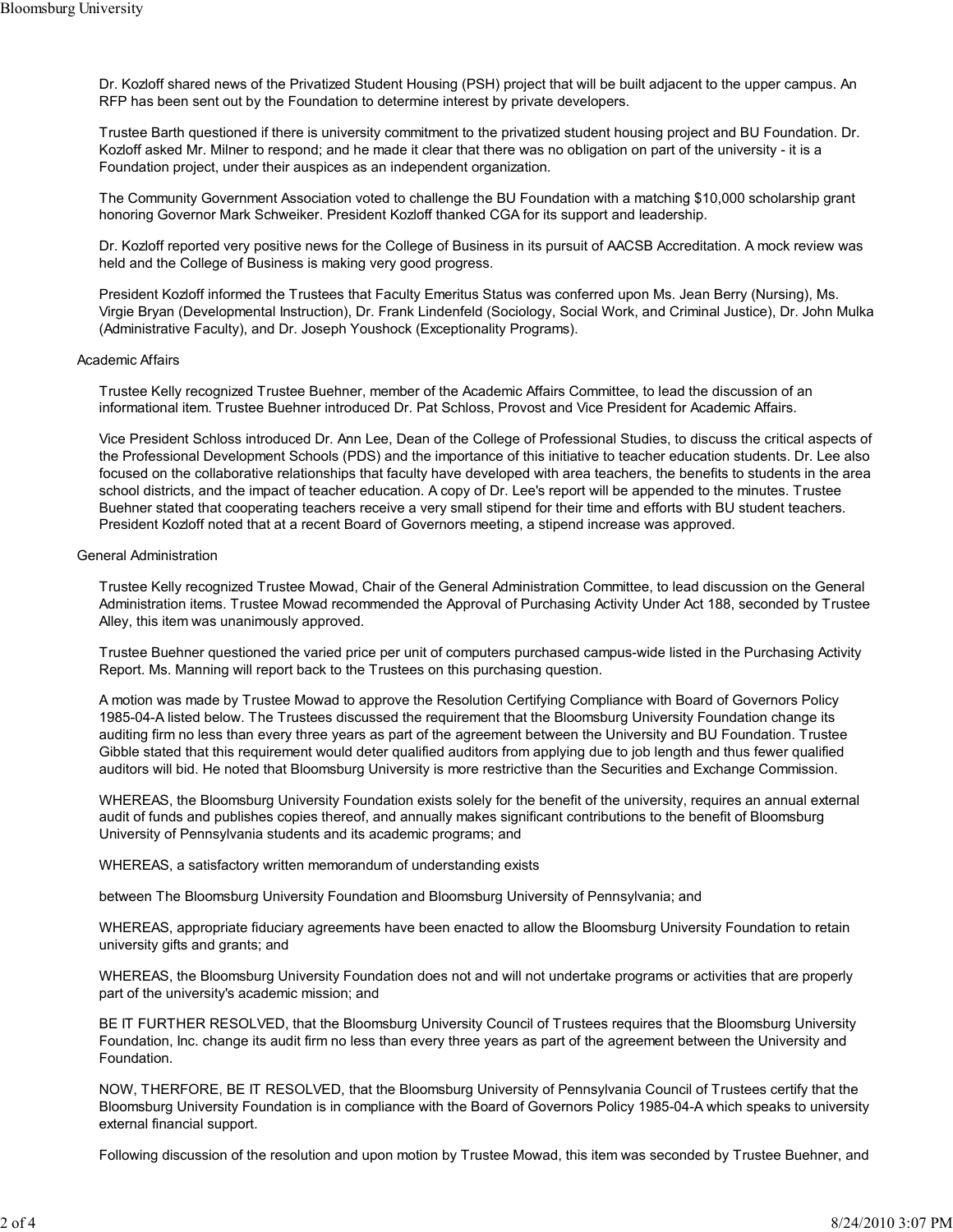approved. Trustees Gibble and Conley Lammando voted no.

Trustee Mowad indicated that the remaining item was of an informational nature designated as Addendum A.

Student Life

Trustee Kelly recognized Trustee Conley Lammando, Chair of the Student Life Committee, to lead discussion on the Student Life item. Trustee Conley Lammando recognized Dr. Preston Herring, Vice President for Student Life, to present the action item.

Dr. Herring reviewed the financial options for the proposed expansion of the Student Recreation Center as discussed earlier in the Committee of the Whole meeting. Option three was preferred by the Trustees and agreed upon by the CGA President, as it allows Bloomsburg University to borrow the entire projected project cost at a low interest rate. Additional projected interest costs will be paid toward the yearly bond to offset any fee increase. The \$79 student activity fee will remain the same for at least five years and the Student Recreation Center reserves will be used toward yearly bond payments to offset additional Student Recreation Center fees. The payment on the bond would be \$225,000 annually for twenty years. Trustees preferred option one as the architectural plan for the Student Recreation Center.

The Trustees discussed the System Financed Capital Facilities Project and proposed to support a student referendum to determine support for the expansion of the Student Recreation Center. Following discussion of the action item and upon motion by Trustee Conley Lammando, this item was seconded by Trustee Gibble, and unanimously approved.

Trustee Conley Lammando read the below Resolution and moved for approval, seconded by Trustee Buehner and unanimously approved, the System Financed Capital Facilities Project (Student Recreation Center expansion).

WHEREAS, Bloomsburg University of Pennsylvania has demonstrated a need for expansion of a Student Recreation Center; and

WHEREAS, the university has provided a viable financial plan for funding this project; and

WHEREAS, the Council of Trustees will ensure that fees will be established at such rates as to finance the project adequately.

NOW, THEREFORE BE IT RESOLVED, that we, the Council of Trustees, approve the undertaking of a System financed capital facility project for expansion of a student recreation facility and authorize permission to develop architectural designs for the facility, and further do hereby authorize the President of Bloomsburg University of Pennsylvania to sign the standard Loan Covenant Agreement for financing the project.

#### University Relations

Trustee Kelly recognized Trustee Barth, Chair of the University Relations Committee, to lead the discussion of the University Relations item. Trustee Barth recognized Dr. Michael Vavrek, Vice President for University Relations and Executive Director of the Bloomsburg University Foundation.

Dr. Vavrek highlighted the Gift Summary by Constituency report and introduced Mr. John Abell, Director of Continuing Education, and Mr. Roy Smith, Director of QUEST/Corporate Institute.

Mr. Abell and Mr. Smith informed the Trustees how public higher education helps develop Pennsylvania's workforce through undergraduate and graduate degree programs through noncredit programs. A copy of this report is appended to the minutes.

Trustee Alley expressed thanks on behalf of the Council of Trustees to Mr. Smith for his presentation at the recent PACT Conference.

## **Other Business**

There being no other business and upon motion by Trustee Kelly, seconded by Trustee Davis, the meeting was adjourned at 11:30 a.m.

Steven Barth, Secretary

Carol L. Chronister, Administrative Coordinator

III. Minutes Of December 4, 2002

# **Council Of Trustees Committee Of The Whole Session**

The Bloomsburg University Council of Trustees met in The Gathering Place of Andruss Library on December 4, 2002, at 9:15 a.m. Those in attendance: Mr. A. William Kelly; Mrs. Ramona Alley; Ms. Kendra Branchick; Mr. Robert Buehner, Jr.; Mr. Steven